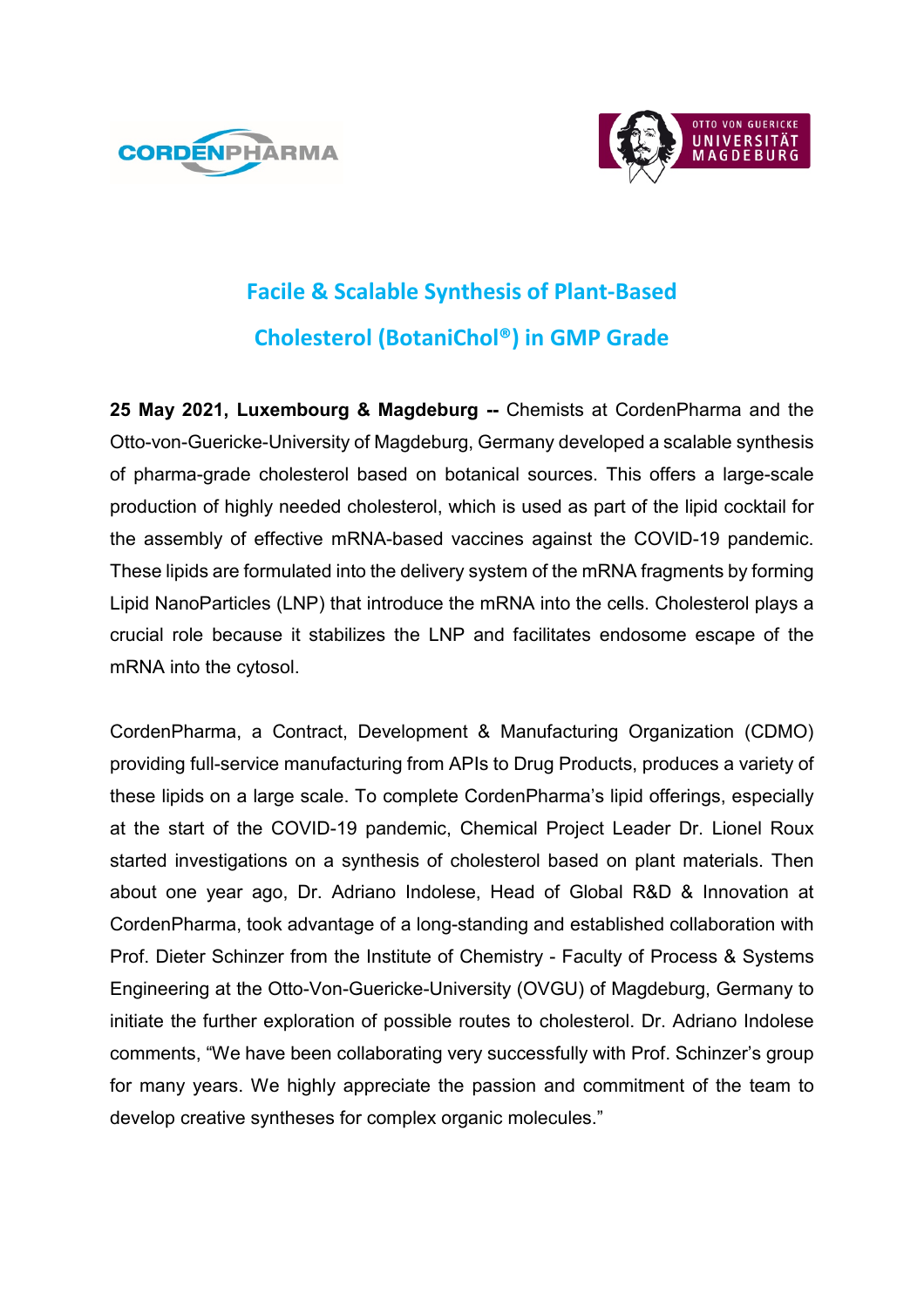By the end of 2020, the team achieved a breakthrough in the project resulting in a straightforward, short synthesis of cholesterol that has already been filed for a registered trademark to be named BotaniChol®. Prof. Schinzer states, "After very hard day & night work in the lab, and many brain storming sessions within the collaborating teams, graduate student Maxim Munt and Senior Scientist Dr. Oliver Spieß from our research group achieved the breakthrough and produced the first grams of plantderived cholesterol."

Currently, the main quantities of cholesterol for industrial applications are extracted from wool grease of sheep or animal tissues. These sources involve the risk of Transmissible Spongiform Encephalopathies (TSEs) agents via human and veterinary medicinal products.



CordenPharma BotaniChol® is a plant-based cholesterol used in the production of lipids for mRNA vaccines.

The new production process of BotaniChol® with non-animal origin cholesterol avoids any potential animal source of contamination, as it is based solely on chemical transformations starting with plant materials. The patented process will play an important role in overcoming the global shortage of lipids, and finally aid in the production of more life-saving vaccines around the world to fight the pandemic.

Matthieu Giraud, PhD, Director of Global Peptides, and Lipids & Carbohydrates Platforms at CordenPharma explains, "This innovative and cost-competitive process starting from plant derivative, developed jointly with the Otto-von-Guericke-University of Magdeburg, Germany, provides a highly-pure cholesterol BotaniChol® which is required for mRNA vaccines. In addition to our standard phosphocholine, pegylated and cationic lipids, BotaniChol<sup>®</sup> nicely completes our mRNA lipid offering for global partners involved in fighting the pandemic."